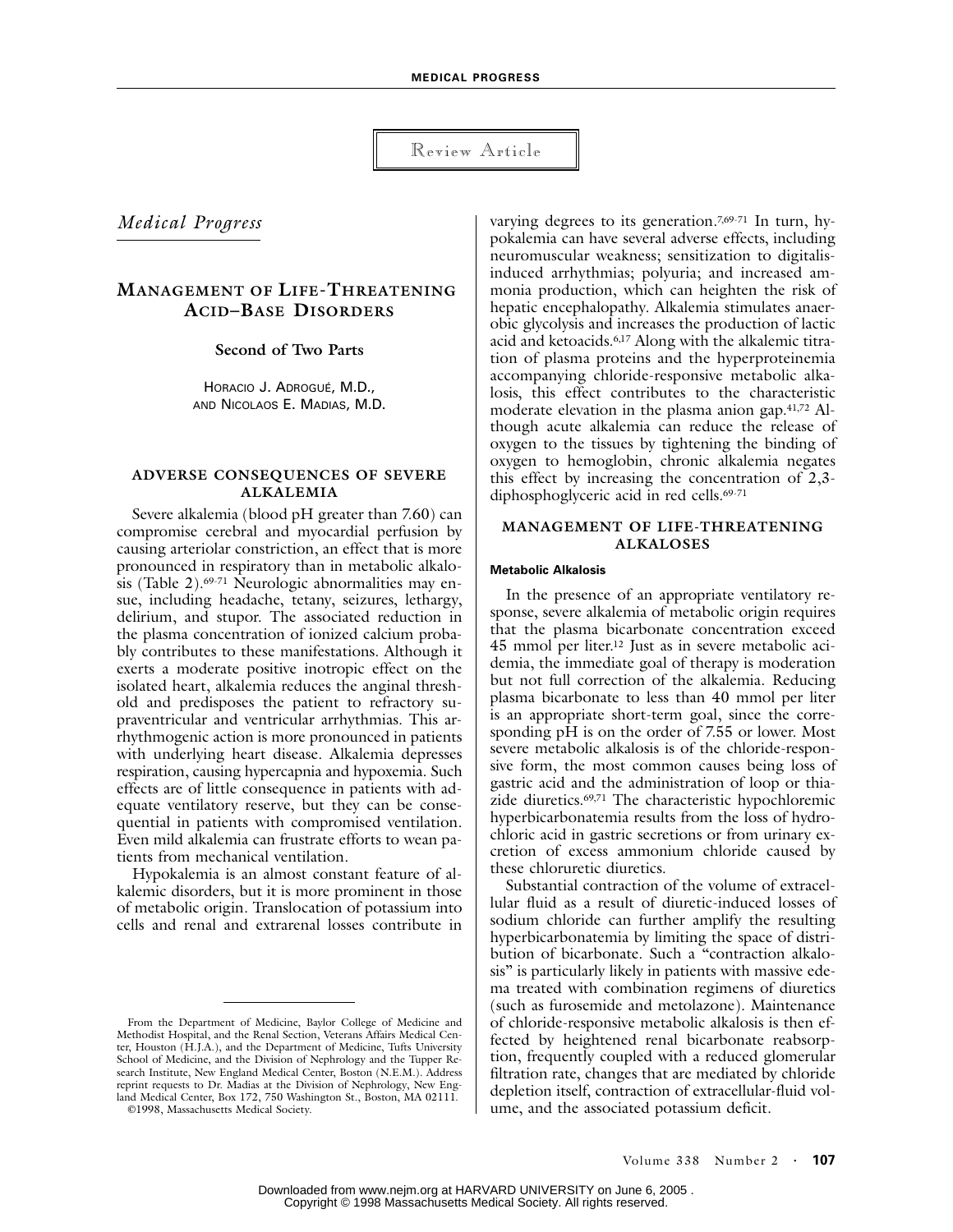| <b>TABLE 2. MAJOR ADVERSE CONSEQUENCES</b><br>OF SEVERE ALKALEMIA            |
|------------------------------------------------------------------------------|
| Cardiovascular                                                               |
| Arteriolar constriction                                                      |
| Reduction in coronary blood flow                                             |
| Reduction in anginal threshold                                               |
| Predisposition to refractory supraventricular and<br>ventricular arrhythmias |
| Respiratory                                                                  |
| Hypoventilation with attendant hypercapnia and<br>hypoxemia                  |
| Metabolic                                                                    |
| Stimulation of anaerobic glycolysis and organic<br>acid production           |
| Hypokalemia                                                                  |
| Decreased plasma ionized calcium concentration                               |
| Hypomagnesemia and hypophosphatemia                                          |
| Cerebral                                                                     |
| Reduction in cerebral blood flow                                             |
| Tetany, seizures, lethargy, delirium, and stupor                             |

If the processes that generate metabolic alkalosis are still ongoing, every effort should be made to moderate or stop them, even if only temporarily. Vomiting should be countered with antiemetics. If continuation of gastric drainage is required, the loss of gastric acid can be reduced by administering  $H_2$ -receptor blockers or inhibitors of the gastric H-/K-–ATPase. Notably, these treatments substitute loss of sodium chloride for loss of hydrochloric acid. Decreasing the dose of loop and thiazide diuretics can be coupled with the addition of potassium-sparing diuretics (spironolactone, amiloride, or triamterene), drugs that decrease distal acidification and curtail potassium excretion.

Prompt attention should be given to additional factors that might compound the alkalosis. Administration of bicarbonate or its precursors, such as lactate, citrate, and acetate (the latter being a common ingredient of parenteral-nutrition solutions), should be discontinued. At times, absorbable alkali is not a complicating factor but the very cause of the metabolic alkalosis, as in patients ingesting inordinate amounts of calcium carbonate or large quantities of absorbable alkali and milk; severe metabolic alkalosis coupled with variable degrees of hypercalcemia and renal impairment can occur. Coadministration of cation-exchange resins with aluminum hydroxide in effect renders the nonabsorbable alkali absorbable.73 If drugs with mineralocorticoid activity, such as fludrocortisone and various glucocorticoid compounds, are being administered, their indication and dose should be reassessed.

Having addressed the factors that cause or aggravate the alkalosis, the clinician must then focus on ameliorating the existing hyperbicarbonatemia. Patients with volume depletion require provision of both sodium chloride and potassium chloride. Repair of the prevailing sodium, potassium, and chloride deficits and of the often-present functional azotemia will promote bicarbonaturia heralded by alkalinization of the urine. Administration of acetazolamide (250 to 375 mg once or twice daily) fosters bicarbonaturia but requires consideration of the associated kaliuresis and phosphaturia.

If the pace of correction of the alkalemia must be accelerated, alkali stores can be titrated by infusing hydrochloric acid. Hydrochloric acid administered intravenously as a 0.1 to 0.2 N solution (that is, one containing 100 to 200 mmol of hydrogen per liter) is safe and effective for the management of severe metabolic alkalosis. The acid can be infused as such or can be added to amino acid and dextrose solutions containing electrolytes and vitamins without causing adverse chemical reactions.74,75 Because of its sclerosing properties, hydrochloric acid must be administered through a central venous line at an infusion rate of no more than 0.2 mmol per kilogram of body weight per hour. However, it can also be administered through a peripheral vein if it is added to an amino acid solution and mixed with a fat emulsion.<sup>74</sup>

Calculation of the amount of hydrochloric acid solution to be infused is based on a bicarbonate space of 50 percent of body weight.15 Thus, to reduce plasma bicarbonate from 50 to 40 mmol per liter in a 70-kg patient, the estimated amount of hydrochloric acid required is  $10\times70\times0.5$ , or 350 mmol. Precursors of hydrochloric acid, such as ammonium chloride (20 g per liter, with 374 mmol of hydrogen per liter) and arginine monohydrochloride (100 g per liter, with 475 mmol of hydrogen per liter), can substitute for hydrochloric acid, but they entail substantial risks and are used less commonly. Both of these preparations are hyperosmotic solutions; to avoid local tissue injury, they must be infused through a central catheter. In addition, ammonium chloride can raise serum ammonia concentrations in patients with liver failure, and arginine monohydrochloride can induce serious hyperkalemia in patients with renal failure, especially when there is coexisting liver disease.<sup>69,71,76</sup>

Treatment of severe chloride-responsive metabolic alkalosis is considerably more challenging in patients with cardiac or renal dysfunction.<sup>69,71</sup> Expansion of the extracellular-fluid volume may either accompany alkalemia or develop as a result of treatment. Potassium chloride can induce hyperkalemia in patients with renal failure. In certain cases, downgrading the diuretic regimen, adding acetazolamide, and cautiously administering sodium chloride and potassium chloride may suffice. In many other cases, however, cardiac and renal failure pose such limitations that the physician must resort to more aggressive measures. Infusion of hydrochloric acid can be efficacious, but the associated fluid load is often prob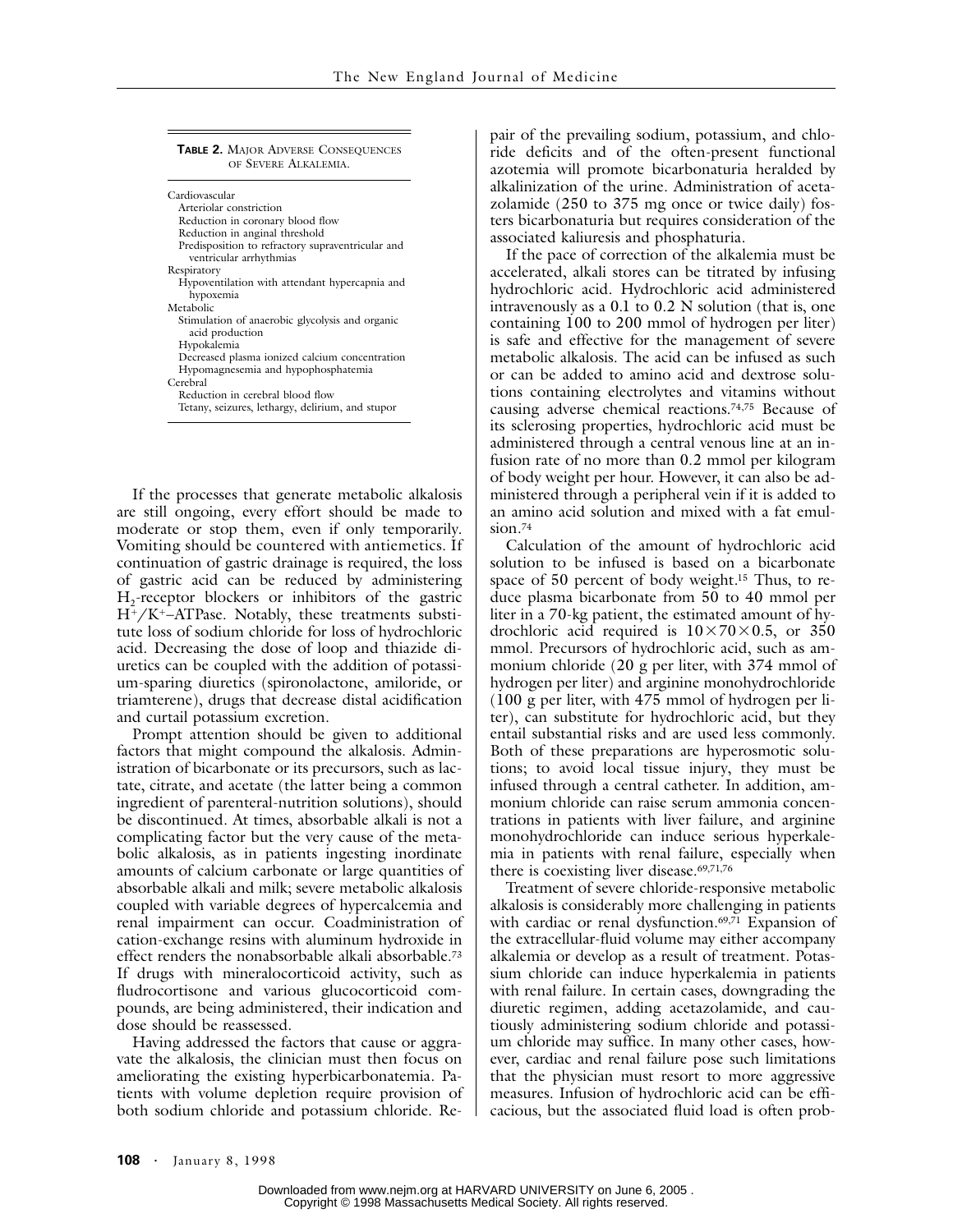lematic. Under these circumstances, use of an extracorporeal device is advisable. Hemodialysis and ultrafiltration can rapidly correct severe alkalemia and volume overload, especially if the bicarbonate concentration of the standard dialysate is reduced. In patients with unstable hemodynamics, the same goals can be achieved by continuous arteriovenous or venovenous hemofiltration with sodium chloride as the replacement solution.

Life-threatening alkalemia is a very rare occurrence in chloride-resistant metabolic alkalosis. Disorders of mineralocorticoid excess, severe potassium depletion, and Bartter's or Gitelman's syndrome are the causes of this form of alkalosis. Aggressive potassium repletion will correct or ameliorate chlorideresistant alkalosis, but the thrust of the therapy should be directed at reversing the underlying disorder, if possible. When the cause of the mineralocorticoid excess cannot be reversed, potassium-sparing diuretics coupled with moderate restriction of sodium chloride can provide symptomatic relief.77 Identifying laxative abuse as the culprit may prevent recurrence of the problem. Potassium-sparing diuretics, nonsteroidal antiinflammatory drugs, or angiotensin-converting–enzyme inhibitors can ameliorate Bartter's or Gitelman's syndrome.69,71,78-80

#### **Respiratory Alkalosis**

Respiratory alkalosis is the most frequently encountered acid–base disorder, since it occurs in normal pregnancy and with high-altitude residence. The pathologic causes of respiratory alkalosis include various hypoxemic conditions, pulmonary disorders, central nervous system diseases, salicylate intoxication, hepatic failure, sepsis, and the anxiety–hyperventilation syndrome. Respiratory alkalosis is particularly prevalent among the critically ill; in these patients, its presence is a bad prognostic sign, because mortality increases in direct proportion to the severity of the hypocapnia.70

Hypocapnia elicits a secondary change in plasma bicarbonate that, as in hypercapnia, has two components. A moderate acute decrease in plasma bicarbonate originates from tissue buffering. A larger decrease accompanies chronic hypocapnia as a result of down-regulation of renal acidification and requires two to three days to reach completion.<sup>70,81-83</sup> Because blood pH does not exceed 7.55 in most cases of respiratory alkalosis, severe manifestations of alkalemia are usually absent. Marked alkalemia can be observed, however, in certain circumstances, such as with inappropriately set ventilators, some psychiatric conditions, and lesions of the central nervous system. Obviously, clinical manifestations of severe alkalemia are more likely to occur in the acute, rather than the chronic, phase of respiratory alkalosis.

Management of respiratory alkalosis must be di-

rected toward correcting the underlying cause, whenever possible. Because most cases of respiratory alkalosis, especially chronic cases, pose little risk to health and produce few or no symptoms, measures to treat the deranged acid–base composition are not required. The anxiety–hyperventilation syndrome is an exception. An active therapeutic approach that provides reassurance, sedation, and ultimately psychotherapy is most helpful in these cases. Rebreathing into a paper bag or any other closed system provides prompt, but unfortunately short-lived, symptomatic relief. If hypocapnia-induced alkalemia is severe and persistent, sedation may be required.60,70

#### **Pseudorespiratory Alkalosis**

Arterial hypocapnia does not necessarily imply respiratory alkalosis or the secondary response to metabolic acidosis but can be observed in an idiotypic form of respiratory acidosis.18,19,84 This entity, which we have termed pseudorespiratory alkalosis, occurs in patients with profound depression of cardiac function and pulmonary perfusion but with relative preservation of alveolar ventilation, including patients undergoing cardiopulmonary resuscitation. The severely reduced pulmonary blood flow limits the carbon dioxide delivered to the lungs for excretion, thereby increasing the mixed venous partial pressure of carbon dioxide. By contrast, the increased ventilation:perfusion ratio causes the removal of a larger-than-normal amount of carbon dioxide per unit of blood traversing the pulmonary circulation, thereby creating arterial eucapnia or frank hypocapnia (Fig. 3). Nonetheless, the absolute excretion of carbon dioxide is decreased and the carbon dioxide balance of the body is positive — the hallmark of respiratory acidosis.19 Such patients may have severe venous acidemia (often due to mixed respiratory and metabolic acidosis) accompanied by an arterial pH that ranges from the mildly acidic to the frankly alkaline. Furthermore, the extreme oxygen deprivation prevailing in the tissues may be completely disguised by the reasonably preserved values of arterial oxygen (Fig. 3). To rule out pseudorespiratory alkalosis in a patient with circulatory failure, blood gas monitoring must include sampling of mixed (or central) venous blood. The management of pseudorespiratory alkalosis must be directed toward optimizing systemic hemodynamics.

#### **Mixed Alkaloses**

Extreme alkalemia can occur in patients with metabolic and respiratory alkalosis, even in the presence of only moderate changes in plasma bicarbonate and the partial pressure of arterial carbon dioxide. This disorder can occur in various settings, including among patients with primary hypocapnia associated with chronic liver disease, in whom metabolic alkalosis develops because of vomiting, nasogastric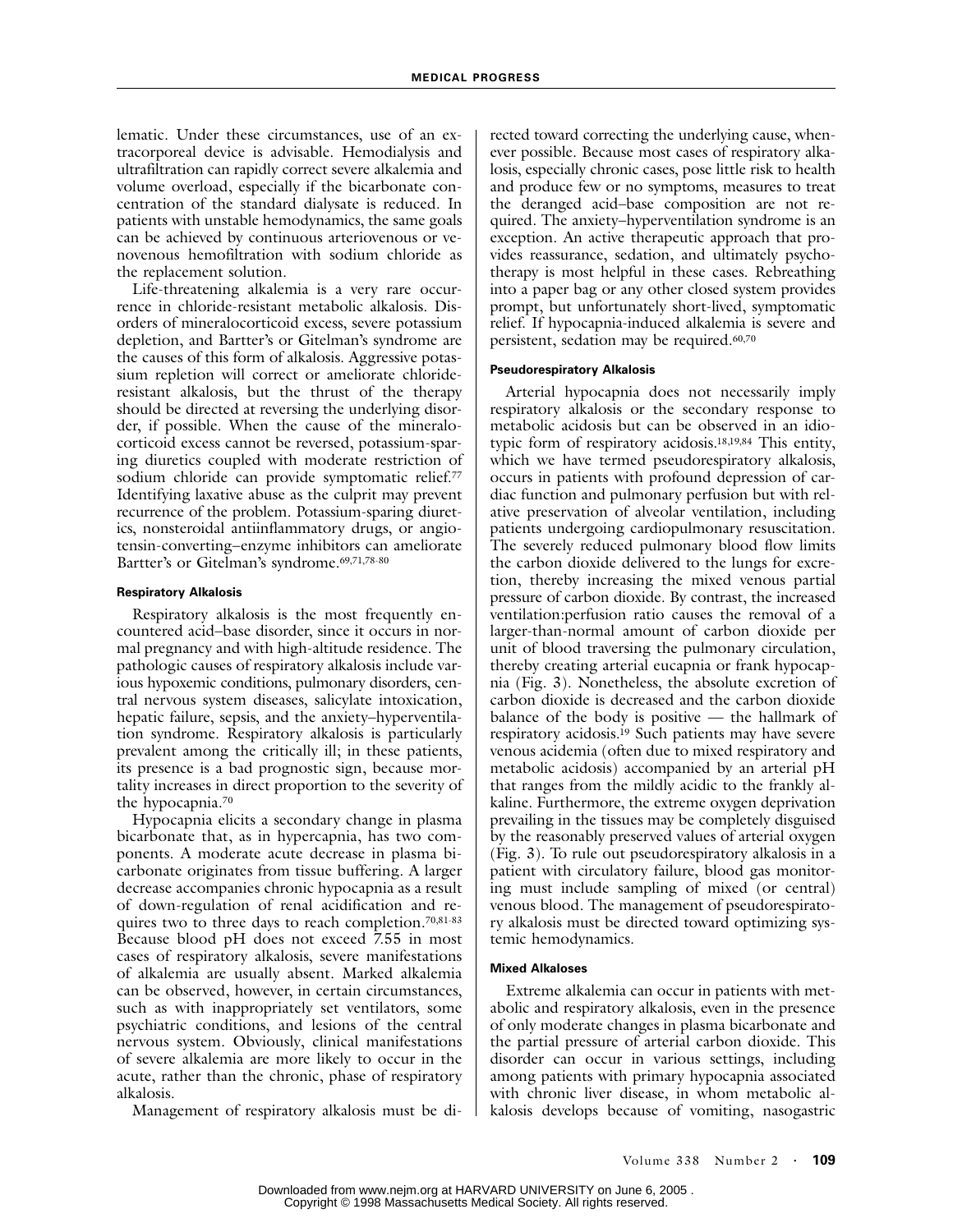

**Figure 3.** Simultaneous Mean (+SE) Arterial and Central Venous Values for Partial Pressure of Carbon Dioxide, pH, Bicarbonate Concentration, and Partial Pressure of Oxygen in 26 Patients with Normal Hemodynamic Status, 5 Patients with Severe Circulatory Failure, and 5 Patients with Cardiac Arrest Undergoing Cardiopulmonary Resuscitation. Data were obtained from Adrogué et al.18

drainage, diuretics, profound hypokalemia, or alkali administration, especially in the context of renal insufficiency.68,85 Mixed alkalosis is also observed in patients with end-stage renal disease in whom primary hypocapnia develops; the inappropriately high plasma bicarbonate level reflects the absence of the renal response to the prevailing hypocapnia and the dialysis-induced alkali load. Patients undergoing peritoneal dialysis are more vulnerable than those undergoing hemodialysis, because peritoneal dialysis maintains plasma bicarbonate at a higher level (25 to 26 mmol per liter, as compared with a value of 20 to 21 mmol per liter before hemodialysis). Reducing the base concentration of the dialysate or switching the patient from peritoneal dialysis to hemodialysis will ameliorate the situation.

### **REFERENCES**

**69.** Harrington JT, Kassirer JP. Metabolic alkalosis. In: Cohen JJ, Kassirer JP, eds. Acid-base. Boston: Little, Brown, 1982:227-306.

**70.** Gennari FJ, Kassirer JP. Respiratory alkalosis. In: Cohen JJ, Kassirer JP, eds. Acid-base. Boston: Little, Brown, 1982:349-76.

**71.** Rimmer JM, Gennari FJ. Metabolic alkalosis. J Intensive Care Med 1987;2:137-50.

**72.** Madias NE, Ayus JC, Adrogué HJ. Increased anion gap in metabolic alkalosis: the role of plasma-protein equivalency. N Engl J Med 1979;300: 1421-3.

**73.** Madias NE, Levey AS. Metabolic alkalosis due to absorption of "nonabsorbable" antacids. Am J Med 1983;74:155-8.